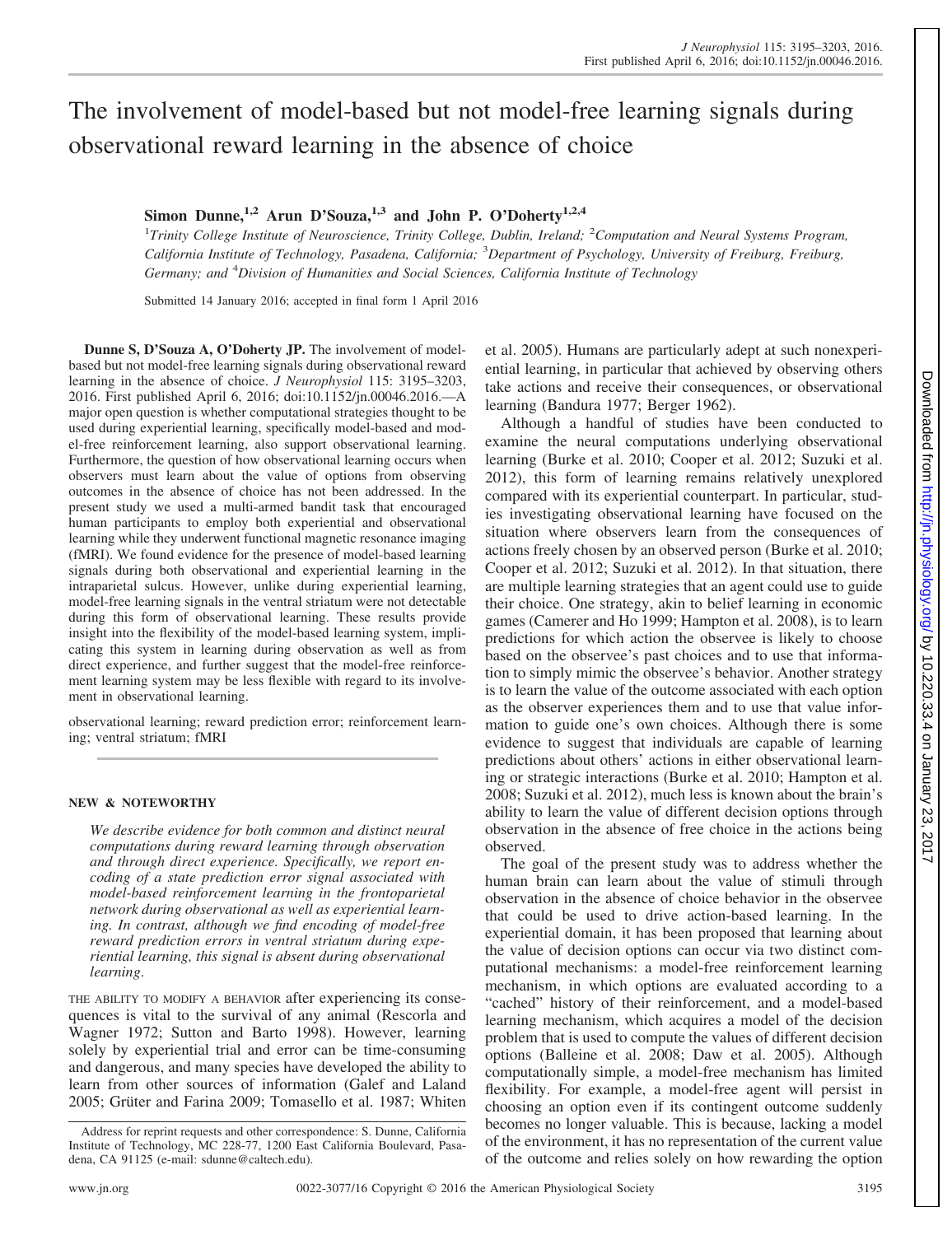has been in the past. In contrast, a model-based learning mechanism can adapt immediately to such a change, but it is more computationally complex for it to evaluate different available options because, rather than relying on a cached value for an action, it needs to consider all possible future implications of choosing that option.

Recent evidence suggests that both of these mechanisms may be present during experiential learning in humans. Modelfree learning algorithms iteratively update the value of an action by using reward prediction errors (RPE), which represent whether the outcome of taking that action was more or less rewarding than expected. Such RPE signals have been extensively reported within striatum during experiential learning in human neuroimaging studies (Gläscher et al. 2010; McClure et al. 2003; O'Doherty et al. 2003). This literature suggests that the ventral aspects of striatum may be involved in encoding RPEs during learning about the value of stimuli as opposed to actions (Chase et al. 2015; Cooper et al. 2012; O'Doherty et al. 2004). In addition, there is growing evidence for the encoding of model-based state prediction errors (SPEs) by a network of frontoparietal regions (Gläscher et al. 2010; Lee et al. 2014; Liljeholm et al. 2013). These update signals reflect how surprising the outcome of a given action is, irrespective of its reward value, and can be used to update the probabilistic model of contingencies linking actions and the identity of their outcomes that is maintained by a model-based learning algorithm.

Based on evidence for the existence of both model-based and model-free learning signals in the experiential domain, a key objective of the present study was to establish whether learning about the value of different options through observation would involve a model-free mechanism, a model-based mechanism or both. To address these questions, we recruited human participants to play a multi-armed bandit task (see Fig. 1) while they underwent functional magnetic resonance imaging (fMRI). In the task, participants watched an observee play differently colored slot machines. Importantly, because the observee only had a single slot machine to choose from on each trial, participants could not learn about the value of the slot machines from the observee's actions; they could only learn by observing the payouts experienced by the observee. In order to assess whether participants had learned from observation, we had them occasionally make choices between the slot machines they had watched the observee play. The chosen slot machine's payout on these trials was added to the participants' earnings but was hidden from them, which allowed us to incentivize learning from observation while preventing participants from learning about the machines experientially. To enable a direct comparison of the neural mechanisms underlying observational and experiential learning, we also included an experiential learning condition, for which a different set of slot machines was used. This condition was identical to the observational one, except that the participants themselves played and experienced the payouts. We then fitted model-free and modelbased learning algorithms to participants' choices in this task and derived from these fitted models both RPE and SPE regressors for use in our analysis of the participants' fMRI data. In this task, whereas the estimated values of the slot machines generated by the model-free and model-based algorithms coincide, their respective update signals do not, allowing us to distinguish their neural representations. Although the observational condition differs from the experiential condition

in that the observational choice trials are more valuable than the observational learning trials, our effects of interest occur only on the learning trials in both conditions. Therefore, these differences would not be a confounding factor in our analysis.

We predicted that experiential and observational learning about the value of the different slot machines would share similar neural substrates. Specifically, we hypothesized that a frontoparietal network would encode SPEs during both experiential and observational learning, whereas the ventral aspect of striatum would be involved in encoding RPEs during both experiential and observational learning.

# **MATERIALS AND METHODS**

# *Procedures*

Seventeen healthy young adults (mean age 23.3 yr, SD 3.62 yr; 8 males) participated in our neuroimaging study. All participants provided written informed consent. The study was approved by the Research Ethics Committee of the School of Psychology at Trinity College Dublin.

Each participant attended Trinity College Institute of Neuroscience where they received instruction in the task (see Fig. 1 and below). The participant was then introduced to a confederate (the observee), who they would subsequently watch playing a subset of the trials of the bandit task. Immediately before the task began, participants saw the experimenter appear to test the video connection to the observee. The participant then completed the bandit task while undergoing MR imaging. In a postscan debriefing, all participants reported having believed the video of the observee shown during the bandit task to have been a live feed. In reality, this video was recorded before the experiment.

# *Bandit Task*

Participants faced slot machines that, when played, delivered a positive monetary payoff  $(60.20)$  or nothing, with differing reward probabilities that changed independently and continuously over the course of the task. Each machine's reward probability time course was a sine curve that drifted between 0 and 100%, plus a small amount of Gaussian noise on each trial (mean 0, SD 6), with a random starting point and half period randomly set between 0.87 and 1.67 times the number of trials per condition. The reward probabilities were constrained to be correlated with each other at no greater than  $r = 0.02$ . The reward probability time courses assigned to each condition were counterbalanced across participants. These slot machines were uniquely identifiable by their color. Three slot machines were assigned to an experiential learning condition and the remaining three to an observational learning condition. This separation of slot machines by condition allowed us to be confident that any neural effects of learning were solely attributable to experiential or observational learning. In each condition, one "neutral" slot machine paid €0.00 with 100% probability. These neutral slot machines were intended to control for visuomotor effects but were not ultimately utilized in the analysis, because our use of parametric regressors implicitly controls for such effects. In both conditions, participants faced a mixture of forced-choice trials, on which they could learn about the probability of payoff associated with each slot machine, and free-choice trials, on which they could use this knowledge to maximize their earnings. The use of forced-choice trials allowed us to exclude the possibility that in the observational condition participants were mimicking the choices of the observer rather than learning the value of each slot machine. Free-choice trials were included to allow us to assess whether participants were learning from the forced-choice trials. Free-choice trials made up one-quarter of all trials and were randomly interleaved among the forced-choice trials. The task was blocked by condition,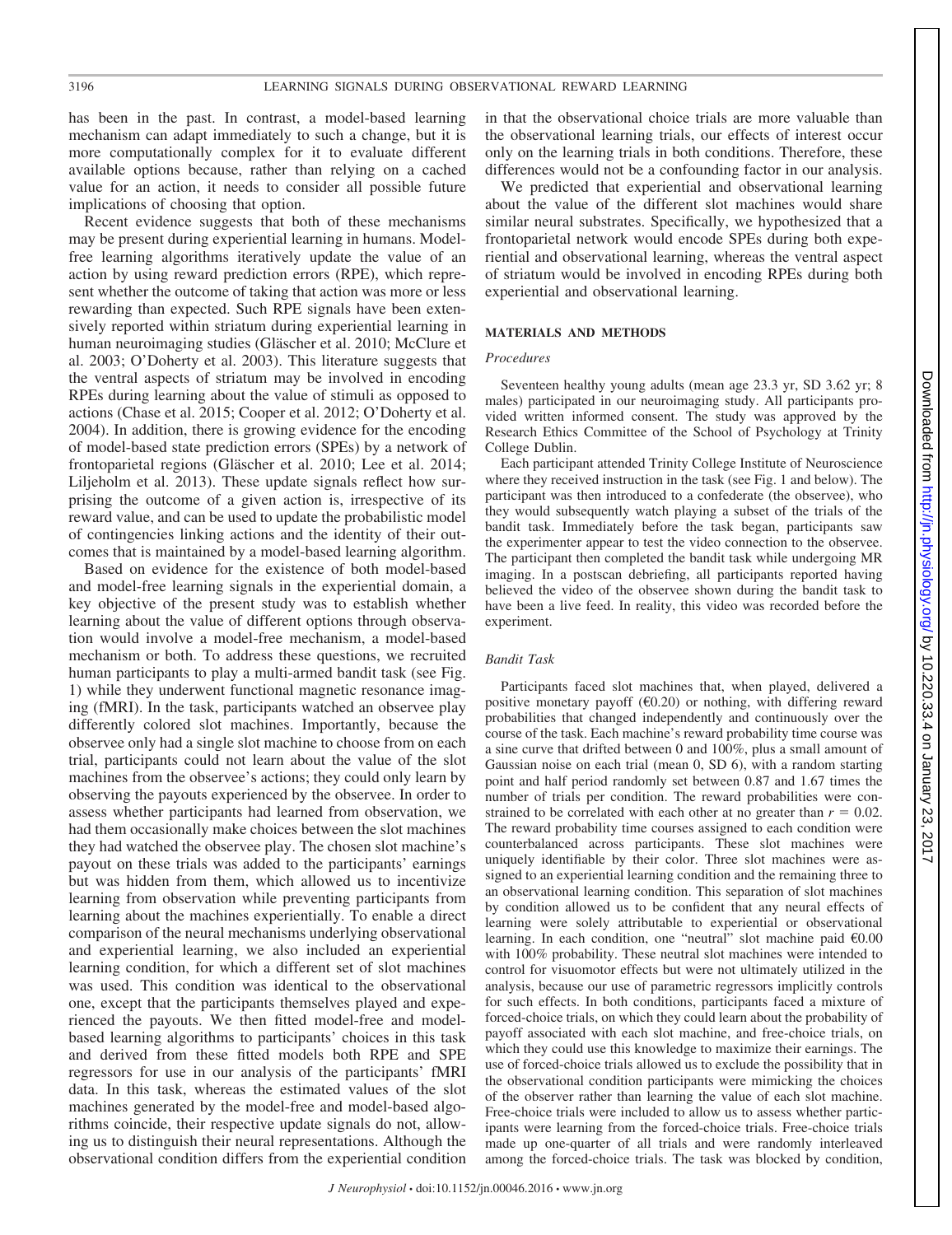

Fig. 1. Task schematic. Participants completed a multi-armed bandit task, with an experiential and an observational learning condition. Individual slot machines were played on forced-choice trials, and participants made choices between pairs of slot machines on free-choice trials. Each slot machine paid out a reward (€0.20) or nothing, with a reward probability that changed independently across machines and continuously throughout the task. On experiential forced-choice trials, the participant played the slot machine and earned the amount paid out, whereas on observational forced-choice trials, the participant watched a video of an observee playing the slot machine and earning the amount paid out. On all trials, a slot machine was selected for play within 2 s of the onset of a trial, after which the reels of that slot machine spun for 4 s. On forced-choice trials, the amount paid out was displayed for 2 s. On free-choice trials, the amount paid out was not displayed to the participant but was added to the participant's earnings. All trials were followed by an intertrial interval whose duration was drawn randomly from a discrete uniform distribution (minimum  $= 1$  s, maximum  $= 7$  s).

with 28 trials presented in each block. The task was presented in 4 runs of 3 blocks of  $\sim$ 17 min each.

On forced-choice trials, a single slot machine appeared on the left or right side of the screen. The player had a maximum of 2 s to play the machine by indicating the side of the screen it was on, using a keypad. The slot machine lever was pulled, and its reel spun for 4 s. The slot machine then disappeared and was replaced by either an image of a coin, indicating to the participant that they had earned  $\epsilon$ 0.20, or an image of a scrambled or crossed out coin, indicating to the player that they had earned nothing. After 2 s, the payoff image disappeared and the trial was followed by an intertrial interval (ITI) with a duration drawn from a uniform distribution (minimum  $= 1$  s,  $maximum = 7$  s), during which a white crosshair was displayed on a black background. On forced-choice trials in the experiential condition, the participant played the slot machine and earned the payoff it delivered, whereas on forced-choice trials in the observational condition, the participant watched a video of the slot machine being played by the observee. The observee was shown seated on the left side of the screen with his or her back to the camera in front of a monitor, which displayed the task. On these trials, the participant observed and did not earn the payoffs delivered by the slot machine. However, it remained in the interest of participants to attend to these observed trials because they would make choices between the slot machines shown on these trials on subsequent free-choice trials.

On free-choice trials, the two slot machines with a nonzero probability of reward from the current condition appeared on screen. Participants had a maximum of 2 s to choose to play one of the machines. The lever of the selected slot machine was pulled, and its reel spun for 4 s. The ITI began immediately after the reel had finished spinning. As in forced-choice trials, the slot machines paid out according to their associated reward probability. The payoff was not displayed to the participant on free-choice trials, to confine their learning to the forced-choice trials. This also had the benefit of preventing potential indirect effects of receipt of reinforcement, such as increased attention, from influencing participants learning through observation. The payoff earned on a free-choice trial was, however, added to the participant's earnings, thus incentivizing them to choose the machine they believed most likely to pay out.

If participants failed to respond to a trial within 2 s or responded incorrectly to a forced-choice trial in the experiential condition, the slot machine cues disappeared and were replaced by text stating "Invalid or late choice." This remained onscreen for the remainder of the trial.

# *Imaging Procedures*

Magnetic resonance imaging was carried out with a Philips Achieva 3T scanner with an eight-channel SENSE (sensitivity encoding) head coil. T2\*-weighted echo planar volumes with blood oxygen level-dependent (BOLD) contrast were acquired at a 30° angle to the anterior commissure-posterior commissure line, to attenuate signal dropout at the orbitofrontal cortex (Deichmann et al. 2003). Thirtynine ascending slices were acquired in each volume, with an in-plane resolution of  $3 \times 3$  mm and slice thickness of 3.55 mm (TR: 2,000 ms, TE: 30 ms, field of view:  $240 \times 240 \times 138.45$  mm, matrix:  $80 \times 80$ ). Data were acquired in 4 sessions, each comprising 516 volumes. Whole brain high-resolution T1-weighted structural scans (voxel size:  $0.9 \times 0.9 \times 0.9$  mm) were also acquired for each participant.

# *Computational Modeling*

Participants' choices were modeled using both model-free and model-based learning algorithms. The model-free algorithm used was a variation on the SARSA reinforcement learning algorithm (Sutton and Barto 1998) together with a softmax decision rule. This algorithm iteratively updates a "cached" value for taking an action in a particular context. The values of slot machines played by the participant and those played by the observee were updated in the same manner. Specifically, all slot machines began with an initial value of 0. If a given slot machine did not display a payoff on a particular trial, its value was unaffected. If a slot machine *i* displayed a payoff on trial *t*, its value *V* was updated according to the rule

$$
V_i^{t+1} = V_i^t + \alpha \delta_{i, RPE}^t
$$

$$
\delta_i^t = O_i^t - V_i^t
$$

where  $\alpha$ ,  $\delta_{\text{RPE}}$ , and *O* refer to the learning rate, reward prediction error, and payoff value, respectively.

In contrast, the model-based algorithm estimates the transition probabilities linking each slot machine to the two possible outcome states (reward and no reward). If a slot machine *i* led to an outcome state *s* on trial *t*, the transition probability  $T(i, s)$  was updated according to the rule

$$
T(i, s)^{t+1} = T(i, s)^{t} + \eta \delta_{i, \text{SPE}}^{t}
$$

$$
\delta_{i, \text{SPE}}^{t} = 1 - T(i, s)^{t}
$$

where  $\eta$  and  $\delta_{\text{SPE}}$  refer to the learning rate and state prediction error, respectively. The estimated transition probability for the outcome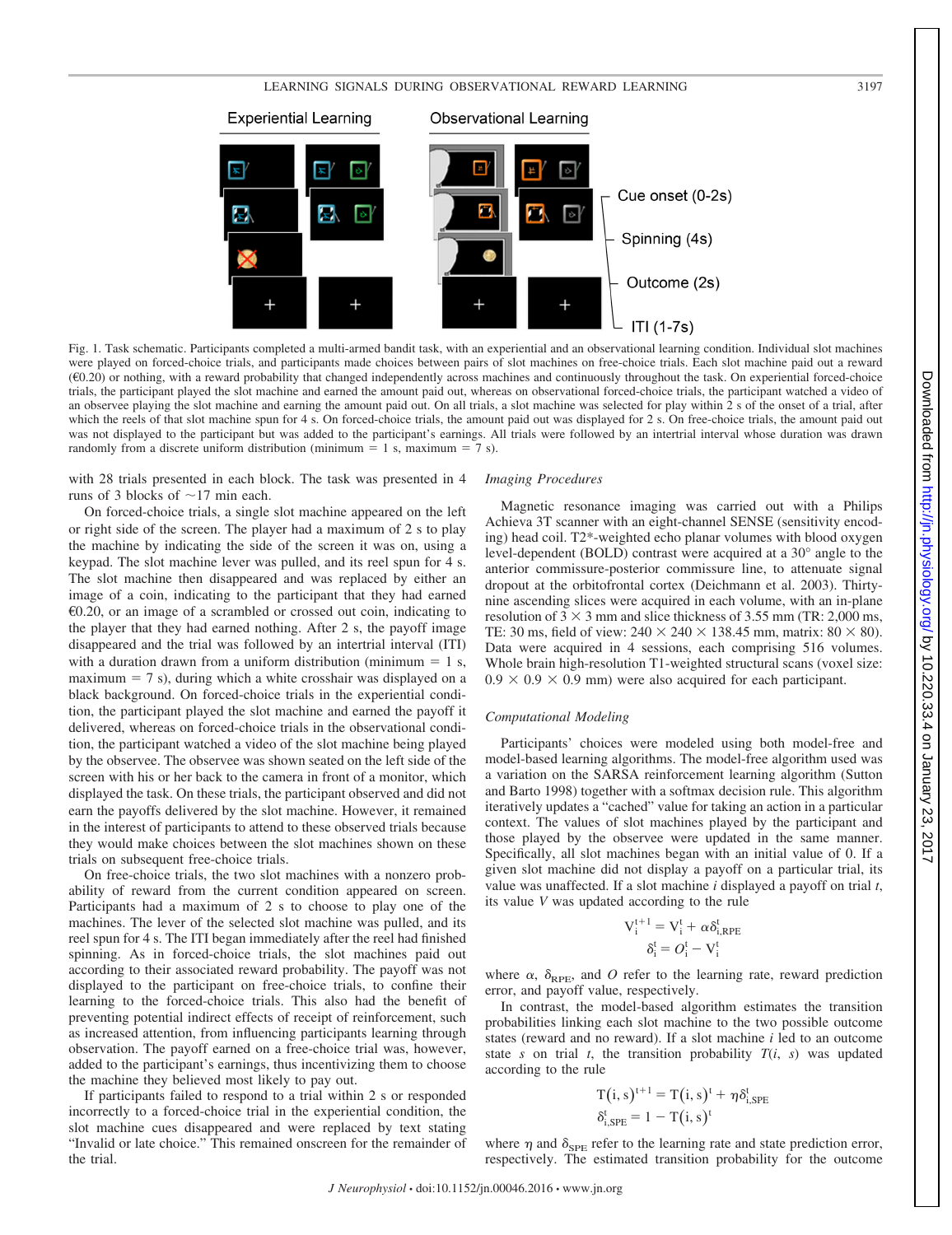state not arrived in was reduced according to  $T(i, s')^{t+1} = T(i, s')^{t} (1$  $(-\eta)$  to ensure  $\sum_{s} T(i, s')^{t+1} = 1$ . The reward function over outcome states was defined as  $r(s) = 1$  if *s* is the reward outcome state; otherwise,  $r(s) = 0$ . The estimated transition probabilities were integrated with the reward function to compute the expected reward from playing a slot machine, i.e.,

$$
V_i^t = \sum_s T(i, s)^t r(s).
$$

For both model-based and model-free learning algorithms, the predicted choice probabilities were obtained by passing the values of the slot machines available for choice to a softmax choice rule with temperature parameter  $\theta$ . Because of the simple structure of the bandit task, the model-free and model-based algorithms make identical behavioral predictions and the state prediction errors of the modelbased algorithm were equivalent to the absolute value of the reward prediction errors from the model-free algorithm. Importantly, such unsigned prediction errors cannot be used to update the cached values maintained by a model-free learning algorithm because they do not reflect the reinforcing value of the outcome of an action. Separate learning rate and temperature parameters were fit to the pooled participants' choices by maximizing the product of the model-predicted probabilities of the participants' choices (maximum likelihood estimation) using fminsearch in MATLAB. The same parameter estimates were used for the model-free and model-based learning algorithms. We used the Bayesian information criterion (BIC) to evaluate the learning algorithms according to their goodness of fit and complexity. Using this procedure, we selected a model with a single learning rate (BIC = 1,428.6, learning rate = 0.14,  $\theta$  = 6.18) that outperformed alternative models, which allowed for different learning rates to be associated with the observed and experienced payoffs  $(BIC = 1,434.7)$  or allowed different softmax temperatures to be associated with free-choice trials in the observed and experienced conditions (BIC =  $1,463.9$ ). Prediction error values were derived from this fitted model and used in our analysis of the BOLD data. To assess the sensitivity of any neural effects to the fitted parameter values, we also carried out analyses of the BOLD data with prediction error regressors generated using learning rates that deviated from the fitted values (0.05, 0.25).

#### *fMRI Preprocessing*

All image preprocessing and analysis was performed using SPM8 (Wellcome Department of Imaging Neuroscience, Institute of Neurology, London, UK; available at [http://www.fil.ion.ucl.ac.uk/spm\)](http://www.fil.ion.ucl.ac.uk/spm). All functional volumes were corrected for differences in acquisition time between slices (to the middle slice), realigned to the first volume, and coregistered with the high-resolution structural image. The coregistered high-resolution structural image was segmented and normalized to Montreal Neurological Institute (MNI) space using diffeomorphic anatomical registration through exponentiated lie algebra (DARTEL). The resulting transformation was applied to the functional volumes. The functional volumes were spatially smoothed with a Gaussian kernel (full width at half-maximum  $= 8$ mm) and high-pass temporally filtered (60 s).

# *fMRI Statistical Analysis*

We analyzed the BOLD data using a generalized linear model with participant-specific design matrices. Forced-choice trials were modeled with a regressor indicating the onset times of the slot machine cue and another indicating the onset times of the payout cue. Forcedchoice trials containing slot machines that deterministically paid out €0.00 were modeled with separate cue and payout onset regressors. A parametric regressor representing the trial-by-trial prediction error estimates obtained from the behavioral model modulated the payout onset regressor. Another regressor modeled the cue onset on freechoice trials. The experiential and observational conditions were

modeled with separate sets of onset and parametric regressors, allowing us to control for any average differences in the BOLD data between the conditions that may be due to visual, social, or motor factors. Each regressor was convolved with a canonical hemodynamic response function after being entered into SPM8 to generate a design matrix. To be confident in our estimates of the effects of our regressors on BOLD, we tested for the presence of multicollinearity by measuring the variance inflation factor (VIF) associated with each convolved regressor for each participant. This was obtained by performing ordinary least squares regression of each regressor on all other regressors. The VIF is then defined as  $1/(1 - R^2)$ , where  $R^2$  is the coefficient of determination from this regression. The VIF values for all regressors of all participants were less than 2.5, substantially less than conventional cutoff values of 10, 20, or 40 (O'Brien 2007), indicating that multicollinearity was not present. We do not include regressors representing the times of decision in each condition because a VIF analysis indicated that these would introduce a high degree of multicollinearity into the design matrix ( $VIF<sub>OBS</sub> = 10.13$ ,  $VIF_{EXP} = 23.56$ ; averaged across participants). This is attributable to the small temporal separation between the appearance of the cue and the time of decision leading to extremely high correlations between their regressors in both the observational and experiential learning conditions ( $R_{OBS} = 0.94$ ,  $R_{EXP} = 0.97$ ; averaged across participants). The presence of such multicollinearity would prevent us from accurately distinguishing the effects of cue onset and decision onset. Motion parameters estimated during the realignment procedure were also included as regressors of no interest.

Maps of the voxelwise parameter estimates for the regressors of interest were entered in between-subjects random effects analyses testing the effect of the regressors across the group. Unless otherwise stated, we report statistics with an uncorrected threshold of  $P_{\text{UNC}}$  < 0.005, after correction for multiple comparisons across the whole brain (WBC) to  $P_{\text{FWE}}$  < 0.05 by using 3dFWHMx to estimate the smoothness of the residual images of each contrast and AlphaSim to calculate extent thresholds (AFNI; Cox 1996). A substantial number of studies have reported reward prediction error encoding in ventral striatum (O'Doherty et al. 2004; Pagnoni et al. 2002; Pessiglione et al. 2006). Therefore, we also carried out small-volume corrections (SVC) on ventral striatum by using an independent anatomic mask composed of two spherical regions of interest (ROI) of radius 5 mm centered on the bilateral MNI coordinates of ventral striatum reported by a previous study of functional connectivity (Di Martino et al. 2008).

# **RESULTS**

## *Behavioral Results*

We began by confirming that all participants chose the slot machine with the higher reward probability significantly more often than an agent choosing at random  $(P = 0.5)$ , as determined by a one-tailed binomial test. We then tested for a performance difference between the experiential and observational learning condition using a paired *t*-test (see Fig. 2*A*). Again, performance was defined as the proportion of choice trials on which the slot machine with the higher win probability was chosen. We found significantly higher performance in the experiential learning condition relative to the observational learning condition  $[t(16) = 2.26, P < 0.04, 2$ -tailed]. Participants' performance in the first half of the task (mean 0.84, SD 0.11) in the experiential condition was significantly  $[t(16) =$ 2.54,  $P = 0.02$ , 2-tailed] better in the second half (mean 0.72, SD 0.15). Participants' performance in the observational condition did not differ between the first (mean 0.73, SD 0.18) and second half (mean 0.69, SD 0.15) of the task. We found a significant effect of task difficulty, defined as the difference in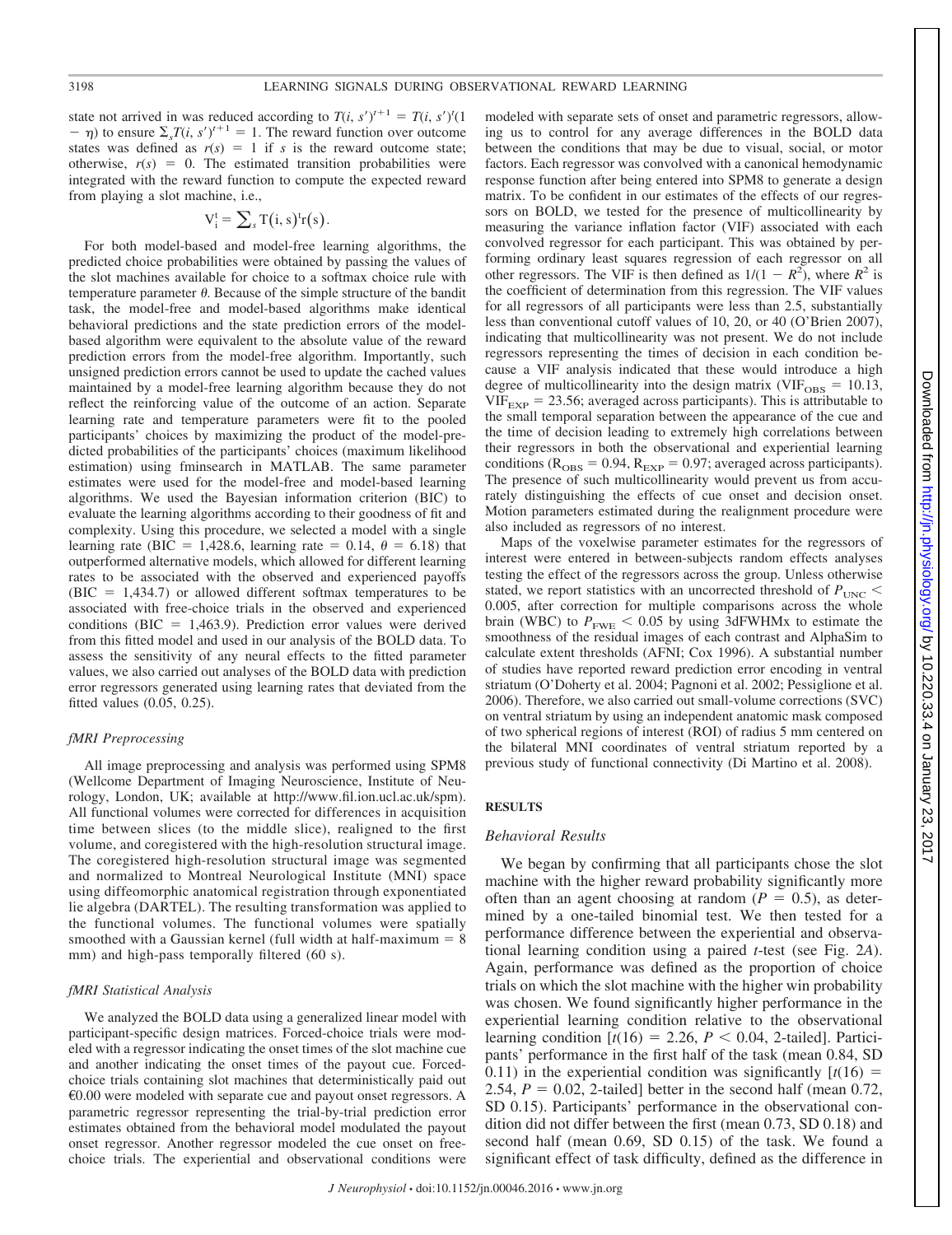

Fig. 2. Behavioral performance. Box plot represents participants' performance, defined as the proportion of free-choice trials on which the slot machine with the highest probability of paying out was chosen, in the experiential and observational conditions. Horizontal bar represents median performance, box represents interquartile range, and whisker ends represent maximum and minimum performance values. Average performance was higher in the experiential learning condition (mean 0.77) than in the observational learning condition (mean 0.71).

the reward probabilities of the slot machines available for choice, on trial-by-trial performance in 9/17 participants in the experiential condition and in 8/17 participants in the observational condition after probit regressions. Levene's tests did not indicate inhomogeneity of variance between their performance on the experiential and observational condition ( $F = 0.004$ ,  $P = 0.95$ ). Participants' reaction times on observational freechoice trials (mean 827 ms, SD 115 ms) were also significantly slower  $[t(16) = -2.59, P < 0.02, 2$ -tailed] than those on experiential free-choice trials (mean 776 ms, SD 123 ms).

# *Neuroimaging Results*

*Model-free learning signals.* We tested for the presence of a relationship between BOLD activity and the model-derived RPEs, signals used by model-free learning algorithms to update the cached value of performing an action in a particular context (see Fig. 3 and Table 1).

We found a significant effect of RPE in the experiential condition (RPE<sub>EXP</sub>) on BOLD in ventral striatum ( $P_{\text{FWE}}$  < 0.05, SVC;  $x$ ,  $y$ ,  $z = 10$ , 10, -6), as well as posterior cingulate  $(P_{\text{FWE}} < 0.05, \text{ WBC}; x, y, z = 0, -38, 32)$  and dorsomedial prefrontal cortex ( $P_{\text{FWE}}$  < 0.05, WBC; *x*, *y*, *z* = -4, 62, 6). With the exception of the activation in dorsomedial prefrontal cortex, these effects were robust to deviations in the value of the learning rate parameter from the fitted value (see Table 1), consistent with a previous report (Wilson and Niv 2015). The RPE<sub>EXP</sub> effects in the first and second halves of the task did not differ significantly nor did their difference covary with performance differences in the experiential condition between the first and second halves. In contrast to our findings for  $RPE<sub>EXP</sub>$ , we found no positive or negative effect on BOLD of the RPE associated with the observed outcomes in the observational condition (RPE<sub>OBS</sub>) in our ventral striatum ROI after SVC or elsewhere at our whole brain threshold. We do not believe this finding is attributable to imprecise fitting of the behavioral model parameters because this absence of RPE<sub>OBS</sub> encoding was robust to deviations in the learning rate parameter from the fitted value.

We then performed a formal two-tailed *t*-test on the differences between the effect of the RPE signal in the experiential

and observational conditions (RPE<sub>OBS</sub>  $>$  RPE<sub>EXP</sub>, RPE<sub>EXP</sub>  $>$  $RPE<sub>OBS</sub>$ ). Of the areas we had found to be sensitive to  $RPE<sub>EXP</sub>$ only ventral striatum ( $P_{\text{FWE}}$  < 0.05, 2-tailed, SVC; *x*, *y*, *z* =  $-6$ , 10,  $-4$ ) responded more strongly to RPE<sub>EXP</sub> than to  $RPE<sub>OBS</sub>$ . BOLD in a region of right middle occipital gyrus  $(P_{\text{FWE}} < 0.05, 2$ -tailed, WBC; *x*, *y*, *z* = 22, -84, 10) was not significantly related to either  $RPE_{EXP}$  or  $RPE_{OBS}$  but showed a significantly more positive effect of  $RPE<sub>OBS</sub>$  than  $RPE<sub>EXP</sub>$ .

To determine whether these differences between experiential and observational learning in the neural encoding of RPE were associated with differences in task performance between the conditions, we repeated this two-tailed *t*-test, including a covariate representing the difference between the conditions in the proportion of choices for the slot machine with the greater



2017

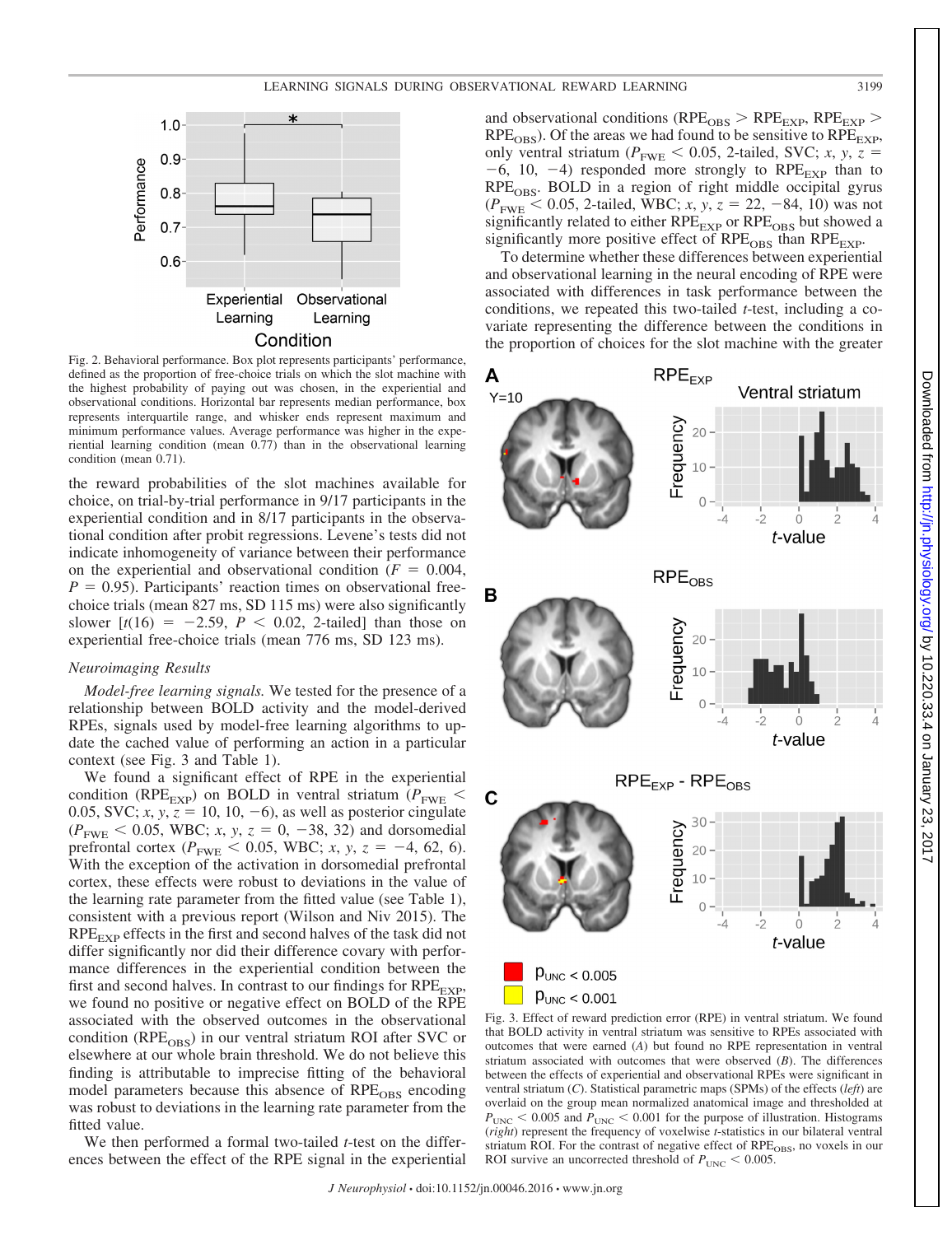| Contrast                         | Region                                              | $\mathcal{X}$ |                  | Z.           | Cluster Size, voxels | Z Score |
|----------------------------------|-----------------------------------------------------|---------------|------------------|--------------|----------------------|---------|
| $RPE_{EXP}$                      | Posterior cingulate*‡§                              |               | $-38$            | 32           | 1,244                | 4.27    |
|                                  | Dorsomedial prefrontal cortex*§                     | -4            | 62               | <sub>0</sub> | 296                  | 3.63    |
|                                  | Right ventral striatum $\ddagger \ddagger \S$       | 10            | 10<br>15<br>$-6$ | 3.07         |                      |         |
| $RPE_{OBS}$ > $RPE_{EXP}$        | Right middle occipital gyrus*†                      | 22            | $-84$            | 10           | 468                  | 3.59    |
| $RPE_{EXP}$ > $RPE_{OBS}$        | Left ventral striatum <sup>+</sup>                  | -6            | 10               | $-4$         |                      | 3.19    |
| $SPE_{OBS}$                      | Left precuneus $*$ :                                | $-4$          | $-64$            | 40           | 96                   | 3.35    |
|                                  | Left intraparietal sulcus/inferior parietal lobule* | $-44$         | $-62$            | 42           | 205                  | 3.84    |
| $SPE_{EXP}$                      | Left intraparietal sulcus*                          | $-48$         | $-66$            | 28           | 178                  | 3.67    |
|                                  | Right dorsomedial prefrontal cortex*                |               | 34               | 42           | 343                  | 3.76    |
| $SPE_{OBS}$ > $SPE_{EXP}$        | Right middle temporal gyrus*§                       | 40            | $-72$            | 12           | 556                  | 5.50    |
| $\mathrm{SPE}_{\mathrm{Merged}}$ | Left precuneus*                                     | $-4$          | $-64$            | 42           | 338                  | 3.76    |
|                                  | Left intraparietal sulcus*                          | $-38$         | $-58$            | 42           | 306                  | 3.62    |

| Table 1. Peak coordinates of all significantly activated clusters |  |  |  |  |  |
|-------------------------------------------------------------------|--|--|--|--|--|
|-------------------------------------------------------------------|--|--|--|--|--|

Data are peak coordinates of all significantly activated clusters, related to Figs. 3 and 4. \**P*<sub>FWE</sub> < 0.005 at cluster level after whole brain correction and a height threshold of  $P_{\text{UNC}} < 0.005$ .  $\frac{1}{7}P_{\text{FWE}} < 0.005$  at peak-level after small volume correction and a height threshold of  $P_{\text{UNC}} < 0.005$ . ‡Survives correction for multiple comparisons with a learning rate of 0.05. §Survives correction for multiple comparisons with a learning rate of 0.25.

probability of reward for each participant. Following this test,  $RPE<sub>EXP</sub>$  signaling in ventral striatum remained significantly greater than that of RPE<sub>OBS</sub> ( $P_{\text{FWE}}$  < 0.05, 2-tailed; SVC; *x*, *y*,  $z = -6$ , 10, -4), indicating that this difference is not attributable to performance differences between experiential and observational learning. In contrast, the cluster in right middle occipital gyrus that showed a significantly more positive effect of  $RPE<sub>OBS</sub>$  than  $RPE<sub>EXP</sub>$  did not survive the inclusion of this covariate.

*Model-based learning signals.* Next, we tested for the neural representation of SPEs, error signals used by model-based learning algorithms to update probabilistic representations of environmental contingencies linking actions to subsequent states. We found a significant effect of the SPE associated with the earned outcomes in the experiential condition ( $SPE<sub>EXP</sub>$ ) in left intraparietal sulcus ( $P_{\text{FWE}} < 0.05$ , WBC;  $x, y, z = -48$ ,  $-68$ , 28) and right dorsomedial prefrontal cortex ( $P_{\text{FWE}}$   $<$ 0.05, WBC;  $x, y, z = 4, 34, 42$ ) (see Fig. 4 and Table 1). We found significant effects of BOLD to SPE<sub>OBS</sub> in left intraparietal sulcus/inferior parietal lobule ( $P_{\text{FWE}}$   $\leq$  0.05, WBC; *x*, *y*,  $z = -44, -62, 42$ ) as well as left precuneus ( $P_{\text{FWE}} < 0.05$ , WBC;  $x, y, z = 4, -62, 40$ ). In contrast to the model-free RPE activations, these model-based SPE effects were highly sensitive to deviations in the value of the learning rate parameter from the fitted value, with none remaining significant at both alternative values (see Table 1). The effects of  $SPE_{EXP}$  on BOLD in the first and second halves of the task also did not differ significantly, nor did their difference covary with performance differences in the experiential condition between the first and second halves.

After performing a two-tailed *t*-test on the difference between the effects of  $SPE<sub>EXP</sub>$  and  $SPE<sub>OBS</sub>$ , we found that BOLD in none of the areas that responded positively to either  $SPE_{EXP}$ or  $SPE<sub>OBS</sub>$  exhibited an effects of  $SPE<sub>EXP</sub>$  that was significantly different from the effect of SPE<sub>OBS</sub>. A single region of right middle temporal gyrus showed a significantly more positive effect of SPE<sub>OBS</sub> than of SPE<sub>EXP</sub> ( $P_{\text{FWE}}$  < 0.05, WBC; *x*,  $y, z = 40, -72, 12$ , but because this area did not respond significantly to  $SPE<sub>OBS</sub>$  in its own right, we do not consider it further. Given the similarity of the neural effects of  $SPE<sub>EXP</sub>$ and  $SPE<sub>ORS</sub>$ , we merged the regressors into a single  $SPE$ regressor to provide a test with greater statistical power. However, this analysis did not reveal any additional regions that were uniquely sensitive to this merged SPE regressor (see Table 1).

*No effects of task performance on BOLD.* We did not find any effects of task performance on BOLD response to the cue on free- or forced-choice trials, to the outcome on forcedchoice trials, or to the prediction error regressors in either the observational or experiential condition.

# **DISCUSSION**

In this study, we examined the neural correlates of computations underlying learning from the outcomes of actions we observe others take in the absence of choice. We found that this form of observational learning differs significantly from its experiential analog in the neural representation of the RPE, a signal that can be used to update "cached" model-free action values (Daw et al. 2005). BOLD activity correlated with model-free RPE during experiential learning in ventral striatum, replicating previous findings (O'Doherty et al. 2003; Pagnoni et al. 2002; Pessiglione et al. 2006), as well as in



Fig. 4. Effects of state prediction error (SPE). We found effects of  $SPE_{EXP}$  on BOLD ( $P_{\text{FWE}}$  < 0.05, WBC) in left intraparietal sulcus and right dorsomedial prefrontal cortex and effects of SPE<sub>OBS</sub> in left intraparietal sulcus/inferior parietal lobule and left precuneus. A 2-tailed *t*-test indicated that none of these clusters showed a significantly different effect of  $SPE<sub>EXP</sub>$  than of  $SPE<sub>OBS</sub>$ . SPMs are overlaid on the group mean normalized anatomical image and thresholded at  $P_{\text{UNC}}$  < 0.005 and  $P_{\text{UNC}}$  < 0.001 for the purpose of illustration.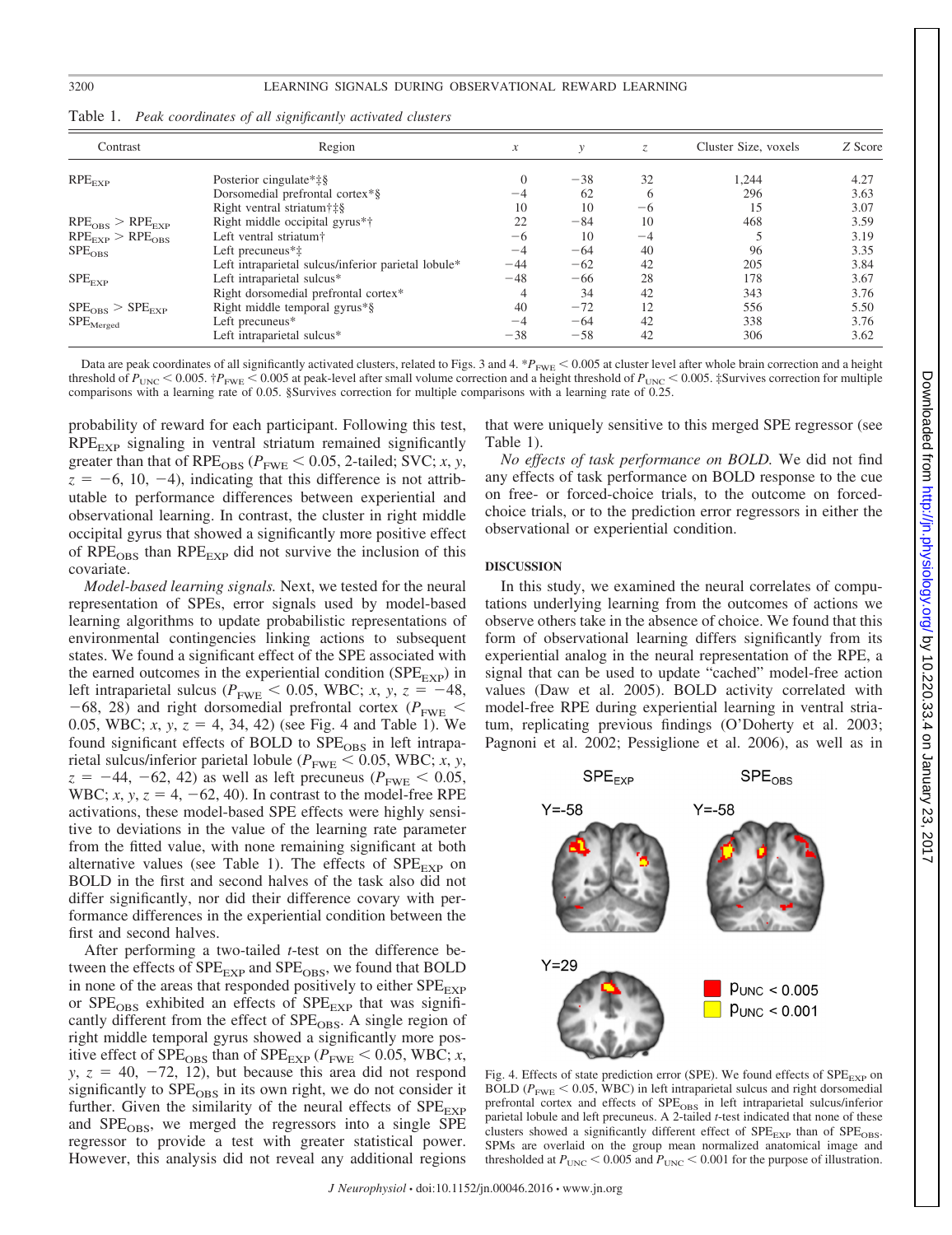dorsomedial prefrontal cortex, which also has previously been associated with both social and nonsocial prediction error signals (Behrens et al. 2008, 2009; Yau and McNally 2015). However, activity in ventral striatum differed significantly during observational learning, with no evidence of an analogous observational RPE signal in ventral striatum at our testing threshold.

It is unlikely that this difference is attributable to gross differences in the visual, social, or motor properties of the conditions, which were controlled for by the use of conditionspecific event onset regressors. The absence of model-free signaling in the observational learning condition is also unlikely to reflect reduced salience of this condition, because we successfully detected other, model-based, signals during observational learning. This selective encoding of RPE during experiential learning provides new insight into the computational role of ventral striatum, indicating that it may not be recruited for the acquisition of model-free associations when we learn from the consequences of actions we observe others take. Our experiential and observational learning conditions necessarily differ in multiple respects that may have influenced what type of learning mechanism is engaged, most prominently, the presence of the observee and the receipt of reinforcement by the participant. An important goal for future research should be to identify what elements of observational learning give rise to this absence of RPE signaling in ventral striatum. It may be that the lack of experienced reward during observational learning prevents engagement of a model-free learning mechanism that relies on the receipt of reinforcement. Alternatively, the presence of the observee may suppress the use of model-free learning in favor of model-based updating strategies.

Whereas in the current study participants could only observe the outcomes received by the observee and could not be influenced by their choice of action, in previous studies participants watched the observee make explicit choices between actions and receive the resulting outcomes (Burke et al. 2010; Cooper et al. 2012; Suzuki et al. 2011). From these studies, there is evidence to suggest that the differential sensitivity of ventral striatum to RPE encoding we found may not be limited to learning from the outcomes of actions taken in the absence of choice, although these studies did not explicitly test for differences between observational and experiential learning signals. Our finding that experiential but not observational learning is associated with RPE signaling in ventral striatum is consistent with that of Cooper et al. (2012), who reported sensitivity of BOLD in ventral striatum to RPE when participants learned from the outcomes of their choices in a multiarmed bandit task but found no such RPE effect when participants learned by observing another player perform the same task. Suzuki et al. (2012) also found RPE encoding in ventral striatum when participants chose between stimuli associated with probabilistic monetary reinforcement, but this BOLD effect in striatum was absent when participants learned to predict the choices of others by observing them perform the task. Interestingly, Burke et al. (2010) reported a negative effect of RPE in ventral striatum associated with the outcomes of observed choices as well as positive RPE encoding during experiential learning. They also suggested, however, that this result could potentially be attributable to a social comparison effect, by which observing rewards being denied to another person may itself be rewarding (Delgado et al. 2005;

Fliessbach et al. 2007). Taken together, these results suggest that ventral striatum may not possess the computational flexibility required to allow the outcomes of actions we observe other social agents take to update stored values in the manner that experienced outcomes do. Alternatively, we cannot exclude the possibility that ventral striatum may only engage in this form of updating in particularly evocative social contexts that have not yet been explored experimentally. This would be consistent with reports of modulation of ventral striatal BOLD responsiveness to reward received by others by interpersonal factors such as their perceived similarity to the participant (Mobbs et al. 2009) or whether they are cooperating or in competition with the participant (de Bruijn et al. 2009).

Previous studies have reported RPE effects accompanying observed outcomes in BOLD in dorsal striatum (Cooper et al. 2012) and ventromedial prefrontal cortex (Burke et al. 2010; Suzuki et al. 2012). When these results are taken together with the absence of RPE effects during observational learning in the current study, one possibility is that these neural circuits are more engaged during the processing of outcomes of observed actions that are freely chosen. This would echo accumulated evidence from studies of experiential learning indicating that dorsal striatum in particular is engaged selectively for modelfree updating when actions can be freely chosen (Cooper et al. 2012; Gläscher et al. 2009; O'Doherty et al. 2004).

Despite the absence of model-free RPE signaling, participants' choices clearly indicated that they used the observed outcomes to learn values for the bandits, potentially by relying instead on model-based learning. We found neural representations of SPE signals used by such an algorithm to update the probabilistic contingencies linking environmental states in response to both experienced and observed outcomes in our task in left intraparietal sulcus, a region that has been associated with SPE signals in previous studies (Gläscher et al. 2010; Lee et al. 2014; Liljeholm et al. 2013). Our findings represent the first time such signals have been tested for and observed during observational learning.

Interestingly, although model-based learning is frequently associated with greater computational flexibility, our observational learning condition demands no more computational flexibility than the experiential learning condition; the conditions do not differ in their task structure or in the reward information available to the participant. Thus the fact that we found only model-based update signals during observational learning is unexpected and demonstrates that model-based learning signals occur across a broader range of domains than model-free learning, even when the greater computational flexibility of model-based learning is not required.

It should be noted that the observational SPE signal we discuss in this article differs, both computationally and in terms of its neural substrates, from other error signals reported during observational learning (Behrens et al. 2008; Burke et al. 2010; Suzuki et al. 2012) that reflected violations of predictions about the actions an observee will choose to take. These were used to improve those predictions (Suzuki et al. 2012), to learn about the observee's intentions (Behrens et al. 2008), or to bias ones own choices toward advantageous actions (Burke et al. 2010). In contrast, in our task the observee did not make choices between actions, and the SPE signal instead reflected violations of the predicted consequences of the observee's actions. In addition, whereas we found BOLD correlates of the observa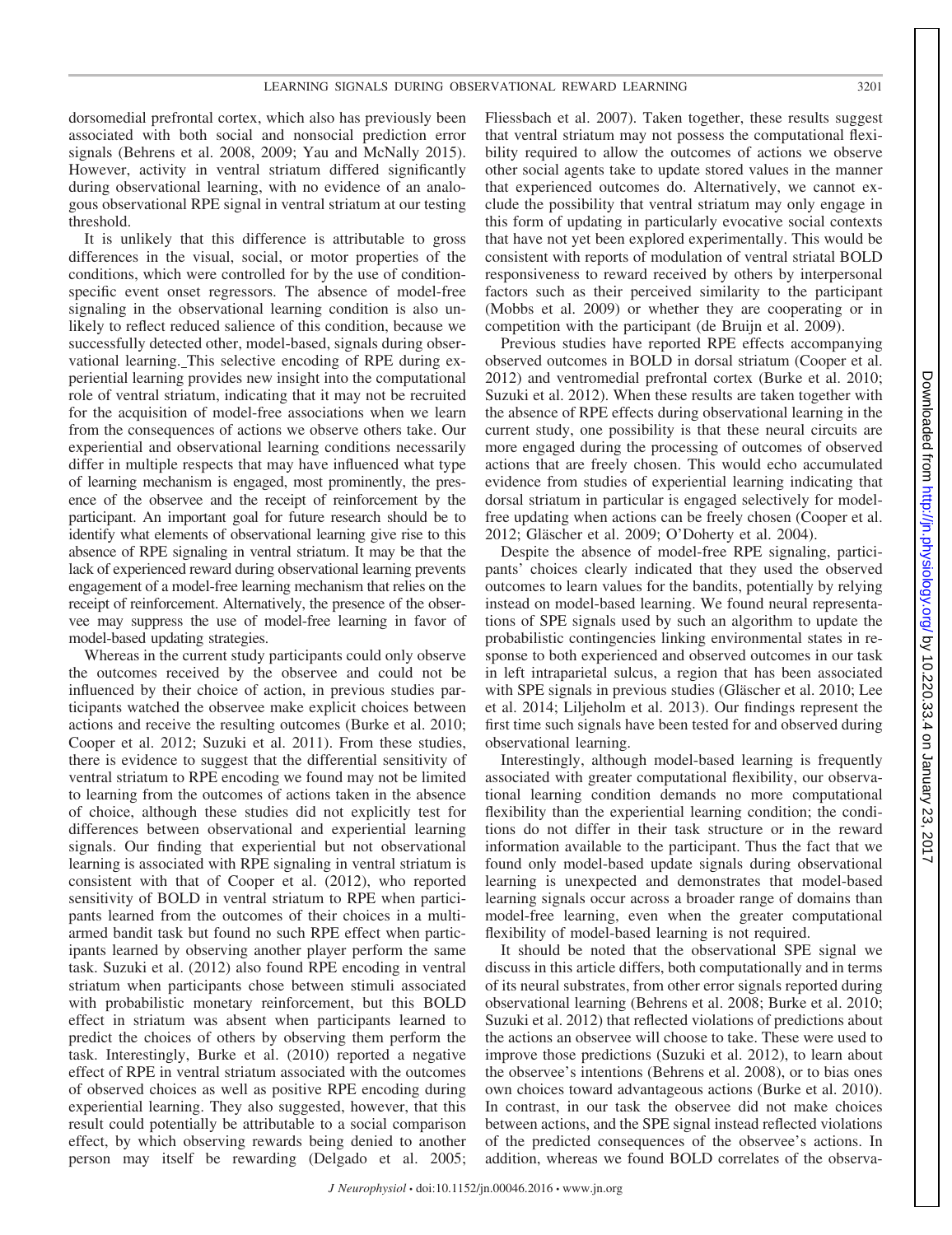tional SPE in left intraparietal sulcus and left precuneus, action prediction errors have been reported in dorsomedial (Behrens et al. 2008; Suzuki et al. 2012) and dorsolateral prefrontal cortex (Burke et al. 2010; Suzuki et al. 2012), suggesting that learning to predict the outcomes of others actions by observation is implemented by neural circuits that are distinct from those used to learn to predict the actions themselves (Dunne and O'Doherty 2013).

In addition to learning by observing the consequences of others actions, humans can exploit other forms of nonexperiential learning. For example, we can also learn from the consequences of actions we could have but did not take, or fictive learning. This can be seen in the investor who, having bought shares in a public company, can learn about the shrewdness of his choice from the changing share price of not only the company he invested in but those of other companies he chose not to invest in. This phenomenon has been explored from a model-free standpoint (Daw et al. 2005; Li and Daw 2011; Lohrenz et al. 2007), but it remains to be seen whether fictive learning may also be supported by the strengthening of modelbased associations.

In summary, we have demonstrated that during learning by observing the experiences of others in the absence of freechoice, state prediction errors signals associated with modelbased learning are present in the frontoparietal network, whereas reward prediction error signals associated with modelfree reinforcement learning are not evident. These results illustrate the adaptability of the model-based learning system and suggest that its apparent ability to incorporate information gleaned from both the observation of the consequences of others' actions and the experience of the outcomes of our own actions may be fundamental to our ability to efficiently assimilate diverse forms of information.

# **ACKNOWLEDGMENTS**

We thank Sojo Joseph and Bridget Finnegan for assistance during data collection.

# **GRANTS**

This work was supported by grants from the Wellcome Trust (to J. P. O'Doherty) and the NIMH Caltech Conte Center for the Neurobiology of Social Decision Making (to J.P. O'Doherty).

# **DISCLOSURES**

No conflicts of interest, financial or otherwise, are declared by the authors.

# **AUTHOR CONTRIBUTIONS**

S.D. and A.D. performed experiments; S.D. analyzed data; S.D. and J.P.O. interpreted results of experiments; S.D. prepared figures; S.D. drafted manuscript; S.D. and J.P.O. edited and revised manuscript; S.D., A.D., and J.P.O. approved final version of manuscript; J.P.O. conception and design of research.

#### **REFERENCES**

- **Balleine BW, Daw ND, O'Doherty JP.** Multiple forms of value learning and the function of dopamine. In: *Neuroeconomics: Decision Making and the Brain*, edited by Glimcher PW, Camerer CF, Fehr E, and Poldrack RA. Amsterdam, The Netherlands: Academic, 2008, p. 367–385.
- **Bandura A.** *Social Learning Theory*. Englewood Cliffs, NJ: Prentice Hall, 1977.
- **Behrens TE, Hunt LT, Rushworth MF.** The computation of social behavior. *Science* 324: 1160 –1164, 2009.
- **Behrens TE, Hunt LT, Woolrich MW, Rushworth MF.** Associative learning of social value. *Nature* 456: 245–249, 2008.
- **Berger SM.** Conditioning through vicarious instigation. *Psychol Rev* 69: 450 – 466, 1962.
- **Burke CJ, Tobler PN, Baddeley M, Schultz W.** Neural mechanisms of observational learning. *Proc Natl Acad Sci USA* 107: 14431–14436, 2010.
- **Camerer C, Ho TH.** Experience-weighted attraction learning in normal form games. *Econometrica* 67: 827-874, 1999.
- **Chase HW, Kumar P, Eickhoff SB, Dombrovski AY.** Reinforcement learning models and their neural correlates: an activation likelihood estimation meta-analysis. *Cogn Affect Behav Neurosci* 15: 435– 459, 2015.
- **Cooper JC, Dunne S, Furey T, O'Doherty JP.** Human dorsal striatum encodes prediction errors during observational learning of instrumental actions. *J Cogn Neurosci* 24: 106 –118, 2012.
- **Cox RW.** AFNI: software for analysis and visualization of functional magnetic resonance neuroimages. *Comput Biomed Res* 29: 162–173, 1996.
- **Daw ND, Niv Y, Dayan P.** Uncertainty-based competition between prefrontal and dorsolateral striatal systems for behavioral control. *Nat Neurosci* 8: 1704 –1711, 2005.
- **de Bruijn ER, de Lange FP, von Cramon DY, Ullsperger M.** When errors are rewarding. *J Neurosci* 29: 12183–12186, 2009.
- **Deichmann R, Gottfried JA, Hutton C, Turner R.** Optimized EPI for fMRI studies of the orbitofrontal cortex. *Neuroimage* 19: 430-441, 2003.
- **Delgado MR, Frank RH, Phelps EA.** Perceptions of moral character modulate the neural systems of reward during the trust game. *Nat Neurosci* 8: 1611, 2005.
- **Di Martino A, Scheres A, Margulies DS, Kelly AM, Uddin LQ, Shehzad Z, Biswal B, Walters JR, Castellanos FX, Milham MP.** Functional connectivity of human striatum: a resting state fMRI study. *Cereb Cortex* 18: 2735–2747, 2008.
- **Dunne S, O'Doherty JP.** Insights from the application of computational neuroimaging to social neuroscience. *Curr Opin Neurobiol* 23: 387–392, 2013.
- **Fliessbach K, Weber B, Trautner P, Dohmen T, Sunde U, Elger CE, Falk A.** Social comparison affects reward-related brain activity in the human ventral striatum. *Science* 318: 1305–1308, 2007.
- **Galef BG, Laland KN.** Social learning in animals: empirical studies and theoretical models. *Bioscience* 55: 489 – 499, 2005.
- **Gläscher J, Daw N, Dayan P, O'Doherty JP.** States versus rewards: dissociable neural prediction error signals underlying model-based and modelfree reinforcement learning. *Neuron* 66: 585–595, 2010.
- **Gläscher J, Hampton AN, O'Doherty JP.** Determining a role for ventromedial prefrontal cortex in encoding action-based value signals during rewardrelated decision making. *Cereb Cortex* 19: 483– 495, 2009.
- **Grüter C, Farina WM.** The honeybee waggle dance: can we follow the steps? *Trends Ecol Evol* 24: 242–247, 2009.
- **Hampton AN, Bossaerts P, O'Doherty JP.** Neural correlates of mentalizingrelated computations during strategic interactions in humans. *Proc Natl Acad Sci USA* 105: 6741– 6746, 2008.
- **Lee SW, Shimojo S, O'Doherty JP.** Neural computations underlying arbitration between model-based and model-free learning. *Neuron* 81: 687–699, 2014.
- **Li J, Daw ND.** Signals in human striatum are appropriate for policy update rather than value prediction. *J Neurosci* 31: 5504 –5511, 2011.
- **Liljeholm M, Wang S, Zhang J, O'Doherty JP.** Neural correlates of the divergence of instrumental probability distributions. *J Neurosci* 33: 12519 – 12527, 2013.
- **Lohrenz T, McCabe K, Camerer CF, Montague PR.** Neural signature of fictive learning signals in a sequential investment task. *Proc Natl Acad Sci USA* 104: 9493–9498, 2007.
- **McClure SM, Berns GS, Montague PR.** Temporal prediction errors in a passive learning task activate human striatum. *Neuron* 38: 339 – 46, 2003.
- **Mobbs D, Yu R, Meyer M, Passamonti L, Seymour B, Calder AJ, Schweizer S, Frith CD, Dalgleish T.** A key role for similarity in vicarious reward. *Science* 324: 900, 2009.
- **O'Brien RM.** A caution regarding rules of thumb for variance inflation factors. *Qual Quant* 41: 673– 690, 2007.
- **O'Doherty JP, Dayan P, Friston K, Critchley H, Dolan RJ.** Temporal difference models and reward-related learning in the human brain. *Neuron* 38: 329, 2003.
- **O'Doherty JP, Dayan P, Schultz J, Deichmann R, Friston K, Dolan RJ.** Dissociable roles of ventral and dorsal striatum in instrumental conditioning. *Science* 304: 452– 454, 2004.
- **Pagnoni G, Zink CF, Montague PR, Berns GS.** Activity in human ventral striatum locked to errors of reward prediction. *Nat Neurosci* 5: 97–98, 2002.